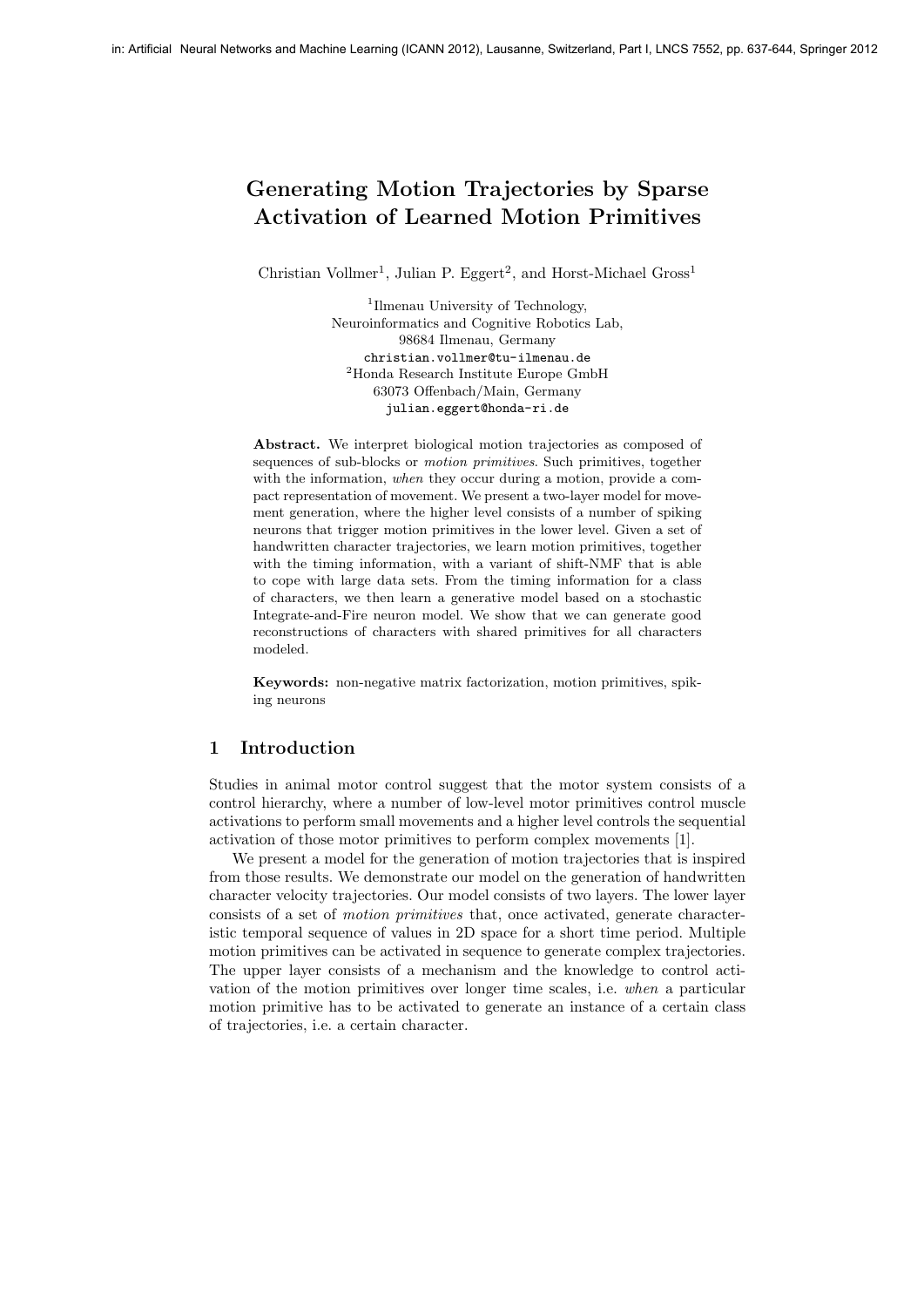In the lower layer, we use a sparse coding algorithm, specifically the Nonnegative Matrix Factorization (NMF), for learning the motion primitives, together with their activation times from a number of complex training trajectories. Early works for sparse coding of time series have shown that one can interpret the resulting representation as spike-like temporal activations of basis functions, i.e. our motion primitives, that are adapted to the problem domain [2]. In general, with NMF one can decompose a set of N input samples into a small number  $K \ll N$  of basis vectors and coefficients, called activations, to superimpose these to reconstruct the inputs. By imposing a non-negativity constraint and specific sparsity constraints on the activations, the resulting basis vectors are interpretable as parts that are shared amongst the inputs and constitute an alphabet or dictionary underlying the data [3].

NMF has been applied to find patterns in data like neural spike trains [4] or walking cycles of human legs with constant frequency [5]. The length of the basis vectors must be specified manually and is typically chosen to be of the length of the expected patterns, e.g. a single spike pattern or a single walking cycle. However, for human movement data like handwriting, where a pattern in this sense is a whole character, NMF in this form can not be applied due to temporal variations of the underlying patters, like different speed profiles. Our approach is to interpret a pattern to be a combination even of smaller sub-parts (see Fig. 1), where the parts themselves have low temporal variability and the variability of the whole pattern is captured by shifting the parts in a small local region.

In the upper layer of our two-layered model, the exact order and timing of the primitives is controlled with a timing model that stores knowledge about the typical activation times of the primitives for a desired class of trajectories, i.e. a character. Inspired by  $[6]$ , we use the Integrate-and-Fire  $(I \& F)$  spiking neuron model, which is parametrized by an *intensity matrix* that stores the relative frequency of activation for each primitive for a certain time interval. We learn this model by aligning and averaging over the primitive activations computed for the training trajectories.

Our work is conceptually similar to [6], where the primitives are modeled by a factorial HMM (fHMM), and the primitive control is also modeled by an I&F model. By using NMF in the lower level, we present an alternative approach, which is computationally less demanding.

We describe our approach in detail in Sec. 2. In Sec. 3, we show that we can generate visually appealing characters and illustrate some crucial parameter dependencies. Finally, we discuss our work in Sec. 4.

## 2 Method

Motion Primitive Learning We use a combination of two variants of NMF called semi-NMF and shift-NMF for learning the motion primitives from the handwritten character velocity profiles. Semi-NMF [7] relaxes the non-negativity constraint, such that only the activations are required to be non-negative. This allows the motion primitives to have positive and negative values. Shift-NMF [8]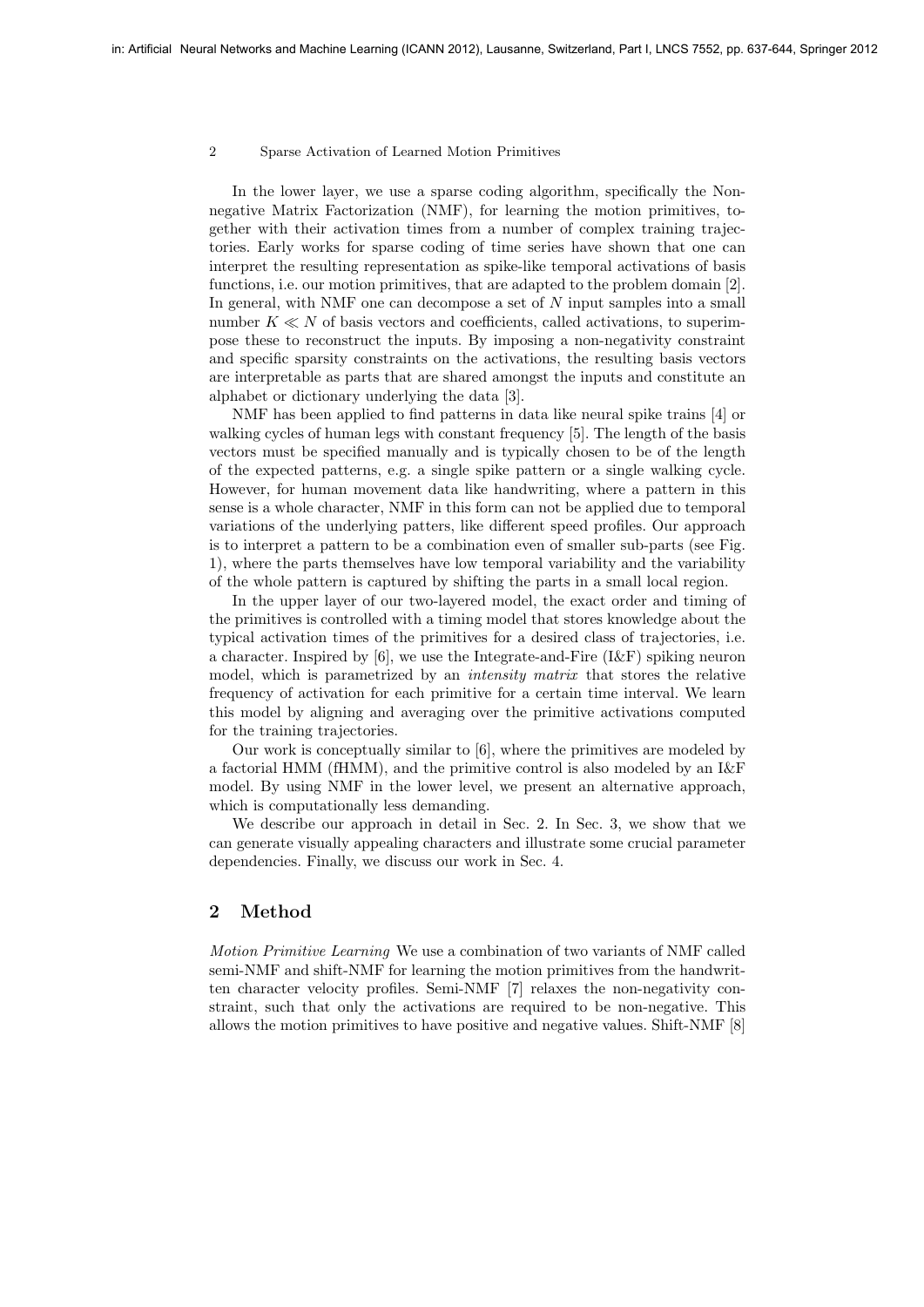

Fig. 1: Reconstruction of one character 'a' from the training data set after decomposition with NMF, according to eqs. 1 to 6. Left: reconstruction of the velocity profile of one input character (black line) by the learned parts (colored thick lines), scaled by their corresponding learned activations (vertical colored lines) Right: velocity reconstruction (left) integrated over time, resulting in the position of the pen. The parts have also been colored. Note that shown here are the temporally integrated versions of the actual parts.

introduces a translational degree of freedom to the basis vectors, i.e. there is not only one coefficient for each basis vector anymore, but one coefficient for each possible translation of a basis vector.

Let  $V^d \in \mathbb{R}^{N \times T}$  denote the matrix of N training trajectories of length T, with elements  $V_{n,t}^d$ . The the single trajectories are denoted as vectors  $\mathbf{V}_n^d$ . For ease of notation, we separate the spatial dimensions of the trajectories into distinct matrices, denoted by the upper index d. Let  $\mathbf{W}^d \in \mathbb{R}^{K \times L}$  be the matrix of K basis vectors of length L, with elements  $W_{k,l}^d$ . We denote the single basis vectors by  $\mathbf{W}_k^d$ . Let  $\mathbf{H} \in \mathbb{R}^{N \times K \times T}$  be the tensor of contributions  $H_{n,k,t}$  of the k-th basis vector to the *n*-th input under translation  $t$ .

The NMF can be formulated by minimizing the following energy function

$$
F = \frac{1}{2} \sum_{d} \left\| \mathbf{V}^{d} - \mathbf{R}^{d} \right\|_{2}^{2} + \lambda_{g} g(\mathbf{H}) + \lambda_{h} h(\mathbf{H}) . \tag{1}
$$

 $\mathbf{R}^d \in \mathbb{R}^{N \times T}$  is the reconstruction matrix that is formed by temporal convolution of the activities with basis vectors

$$
R_{n,t}^d = \sum_{k,m} H_{n,k,m} \hat{W}_{k,t-m}^d
$$
 (2)

Here, we introduced *normalized basis vectors*  $\hat{\mathbf{W}}_k^d$ , where the normalization is done jointly over all dimensions. The normalization is necessary to avoid scaling problems as described in [8]. The functions g and h implement the sparseness constraints and will be described later.

This optimization problem can be solved by alternatingly updating one of the factors **H** or  $\mathbf{W}^{d}$ , while holding the other fixed. For semi-NMF usually a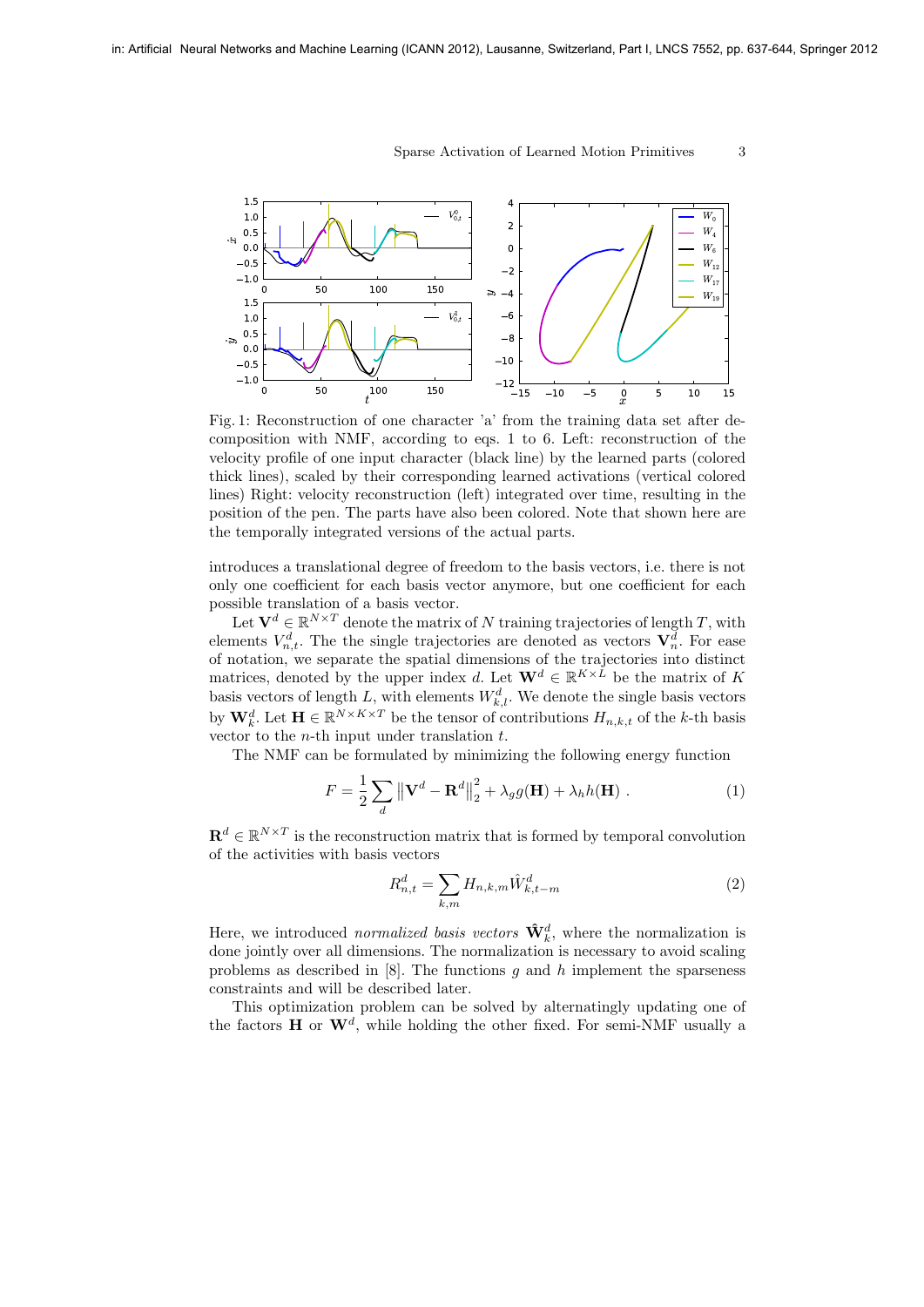combination of least-squares regression of the basis vectors and multiplicative update of the activations is used [7]. The former, however has very high computational demands in the case of shift-NMF and is not applicable for our problem. We thus have to resort to gradient descent techniques. The following steps are repeated iteratively until convergence after initializing **H** and  $\mathbf{W}^{d}$  randomly.

- 1. Build reconstruction according to Eq. 2
- 2. Update the activities by gradient descent and make them non-negative

$$
H_{n,k,t} \leftarrow \max\left(H_{n,k,t} - \eta_H \nabla_{H_{n,k,t}} F, 0\right) \tag{3}
$$

$$
\nabla_{H_{n,k,t}} F = -\sum_{d,t'} \left( V_{n,t'}^d - R_{n,t'}^d \right) \hat{W}_{k,t'-t}^d + \nabla_{H_{n,k,t}} g + \lambda_h \nabla_{H_{n,k,t}} h \quad (4)
$$

- 3. Build reconstruction according to Eq. 2
- 4. Update the basis vectors by gradient descent

$$
W_{k,l}^d \leftarrow W_{k,l}^d - \eta_W \nabla_{W_{k,l}^d} F
$$
\n
$$
\tag{5}
$$

$$
\nabla_{W_{k,l}^d} F = -\sum_{n,d'} \sum_{t} \left( V_{n,t}^{d'} - R_{n,t}^{d'} \right) H_{n,k,t-l} \nabla_{W_{k,l}^d} \hat{W}_{k,l}^{d'} \tag{6}
$$

The factors  $\eta_H$  and  $\eta_W$  are the learning rates. Note that the temporal correlations (sums over  $t$  and  $t'$ , respectively) can be computed very efficiently in Fourier space. Note further, that expansion of the gradient in eq. 6 leads to a computationally simpler form, which is omitted here due to lack of space.

The function g enforces sparseness of the activities by penalizing the overall sum of activities. It's effect is the emergence of interpretable basis vectors as described in [8].

$$
g(\mathbf{H}) = \sum_{n,k,t} H_{n,k,t} \tag{7}
$$

Since smooth basis vectors shifted only slightly are similar to themselves, there are multiple non-zero activities at adjacent locations, which contradicts our idea of spike-like activations that are temporally isolated. In most approaches this is handled by a heuristic approach called Matching Pursuit [2], which is suboptimal. Instead, we add a term  $h$  to the energy function, that introduces a competition between adjacent activities. The competition is implemented by convolution with a triangular kernel function  $z_H(k, k', t - t')$ .

$$
h(\mathbf{H}) = \sum_{n,k,t} H_{n,k,t} \sum_{k',t'} z_H(k,k',t-t') H_{n,k',t'} \tag{8}
$$

$$
z_H(k, k', t - t') = \begin{cases} 0 & \text{if } k = k', t - t' = 0 \\ 1 - \left| \left( t - t' \right) / w \right| & \text{if } \left( t - t' \right) / w \right| < 1 \end{cases}, \tag{9}
$$

where  $w$  is the kernel width, which we set to twice the length of the basis vectors. In the case of  $k = k'$ , activities of the same basis vector and adjacent to t are penalized, such that isolated spike-like activities emerge. In the case of  $k \neq k'$ , the activities of all other basis vectors that try to reconstruct the same part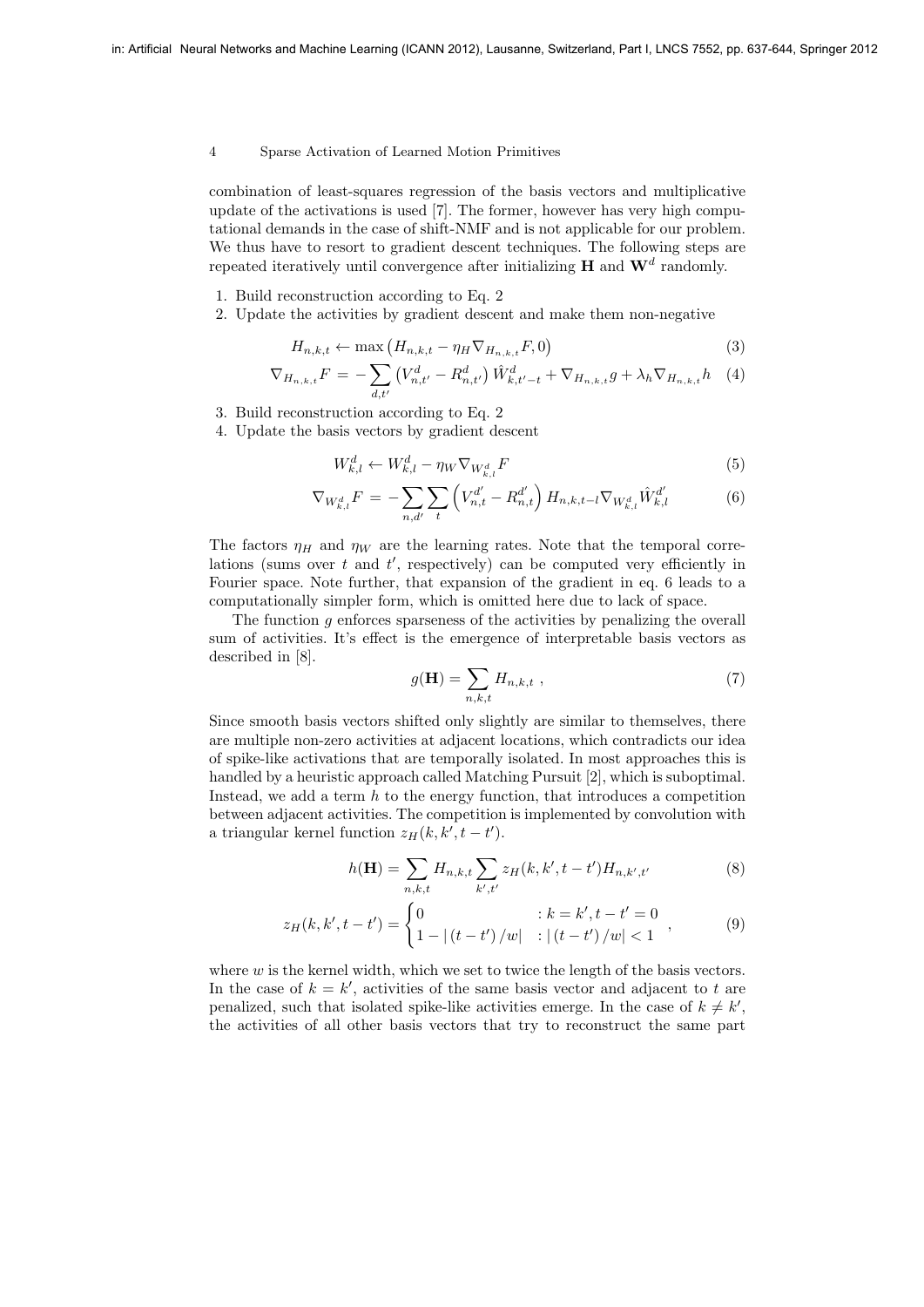of the input are penalized. Thus, we enforce, that only one basis vector can be active during a time interval of  $L$  (the length of a basis vector) steps.

After applying NMF to the data, we interpret the basis vectors as motion primitives and their corresponding activities as temporal activations thereof. See Fig. 1 for an illustration of the resulting representation.



Fig. 2: Left: unaligned (I) and aligned  $(\hat{\mathbf{I}})$  intensity matrices for the character 'a' for the first ten basis vectors with highest maximum intensity. The intensities have been normalized to the maximum intensity of 0.235. Right: scaling matrix obtained from the aligned activity patterns for the same set of basis vectors. The scaling values have been normalized to the maximum value of 5.83.

Alignment of Activity Patterns On top of the primitive extraction we build a generative model for the generation of a character trajectory, given a character class. This model will be parameterized by an intensity matrix  $\mathbf{I} \in \mathbb{R}^{K \times T}$  which is the relative frequency of an activation greater than zero of primitive  $\mathbf{W}_k$  at time t and a scaling matrix  $\mathbf{S} \in \mathbb{R}^{K \times T}$ , which is the average value or *strength* of an activation of the  $k$ -th primitive at time  $t$ 

$$
I_{k,t} = \frac{1}{N} \sum_{n} \bar{H}_{n,k,t} , \qquad S_{k,t} = \frac{\sum_{n} H_{n,k,t}}{N I_{k,t}}, \tag{10}
$$

where  $\bar{H}_{n,k,t} = \Theta(H_{n,k,t})$  is the binarized activity and  $\Theta$  is the Heavyside function. The training trajectories in the data set, however, exhibit some variation in start time and average speed, which is also reflected in the activation patterns after the NMF step. This negatively affects the computation of  $I$  (see blue line in Fig. 2 (left)) and **S**. Thus, we associate with each training trajectory an offset  $a_n$ and stretching factor  $b_n$ . We optimize  $a_n$  and  $b_n$  iteratively by gradient ascent on the correlation Q between the individual activity pattern  $\tilde{H}_{n,k,t}$  and  $I_{k,t}$ 

$$
Q(a,b) = \sum_{n,k} \sum_{t} \bar{H}_{n,k,t} \tilde{I}_k(\tau(t,a_n,b_n)), \quad \tilde{I}_k(\tau) = \sum_{t'} I_{k,t'} z_I(\tau - t') , \quad (11)
$$

where  $\tau(t, a, b) = b(t + a)$  is a translation and stretching of time index t, and  $I_k(\cdot)$  is an interpolation of  $I_{kt}$  with a triangular interpolation kernel  $z_I$  that is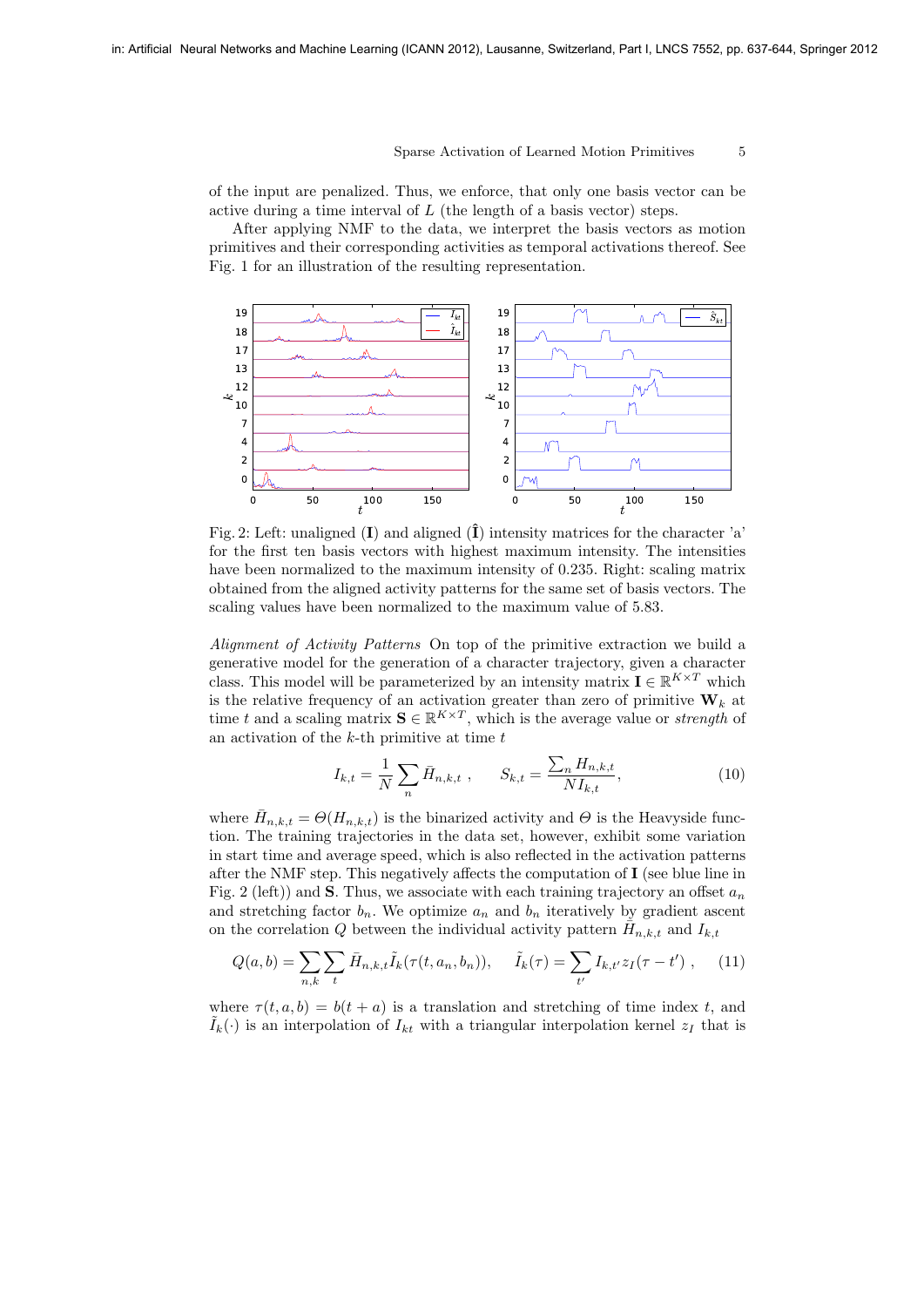evaluated at the time index transformed by  $\tau$ . After this optimization, we sum the aligned activations to get the aligned intensity matrix  $\hat{\mathbf{I}}$ . Accordingly, the aligned scaling matrix  $\hat{\mathbf{S}}$  is computed from the aligned intensity  $\hat{\mathbf{I}}$  (eq. 10). See Fig. 2 for an illustration of the resulting alignment and scaling matrix.



Fig. 3: Generation of trajectories through spiking neurons. Left: Process of spike generation, where the upper plot shows the aligned intensity matrix  $\hat{\mathbf{I}}$ , the middle plot shows the resulting load  $u_{k,t}$  from the integration by the I&F model according to eq. 12, and the lowest plot shows the spikes  $v_{k,t}$  that are generated and scaled by  $\hat{S}_{k,t}$ . Right: the trajectory that results from the convolution of the basis vectors with the scaled spikes in pen space, according to eq. 13.

Activity Generation To model the generation of activities in the upper layer, we use a stochastic Integrate-and-Fire (I&F) model, that is parametrized by the aligned intensity matrix  $I_{k,t}$  and generates spikes  $v_{k,t} \in \{0,1\}$ , which are interpreted as activation times of basis primitives, and thus are the generated counterpart of  $\bar{H}_{n,k,t}$ . The internal state  $u_{k,t}$  of the k-th neuron is modelled by a leaky integrator

$$
u_{k,t} = \begin{cases} u_{k,t-1} - \nu u_{k,t-1} + \hat{I}_{k,t} & : t - t' \ge \delta t_{ref} \\ \hat{I}_{k,t} - \nu u_{k,t-1} & : t - t' = 1 \\ 0 & : 1 < t - t' < \delta t_{ref} \end{cases} \tag{12}
$$

where  $t'$  is the time of the last spike before  $t, \delta t_{ref}$  is the absolute refractory time, during which the load remains zero, and  $\nu \in (0, 1)$  controls the amount of leakage. The neuron fires, i.e.  $v_{k,t} = 1$ , when  $u_{k,t}$  exceeds a noisy threshold  $\theta_t$ , which is sampled from a Gaussian. Our model is conceptually similar to that of [6], but also models a hyperpolarizing spike-afterpotential by an absolute refractory time  $\delta t_{ref}$  to prevent multiple firing in regions with high intensity. For reconstruction of the actual trajectory, we also need the scaling of the activation, which we computed earlier as the scaling matrix  $\hat{S}$ . The generated trajectory  $\mathbf{Y}^d \in \mathbb{R}^T$  is then computed by the convolution of the basis vectors with the scaled spikes

$$
Y_t^d = \sum_k \sum_{t'} v_{k,t} \hat{S}_{k,t} \hat{W}_{k,t-t'}^d .
$$
 (13)

See Fig. 3 for an exemplary illustration of the generation process.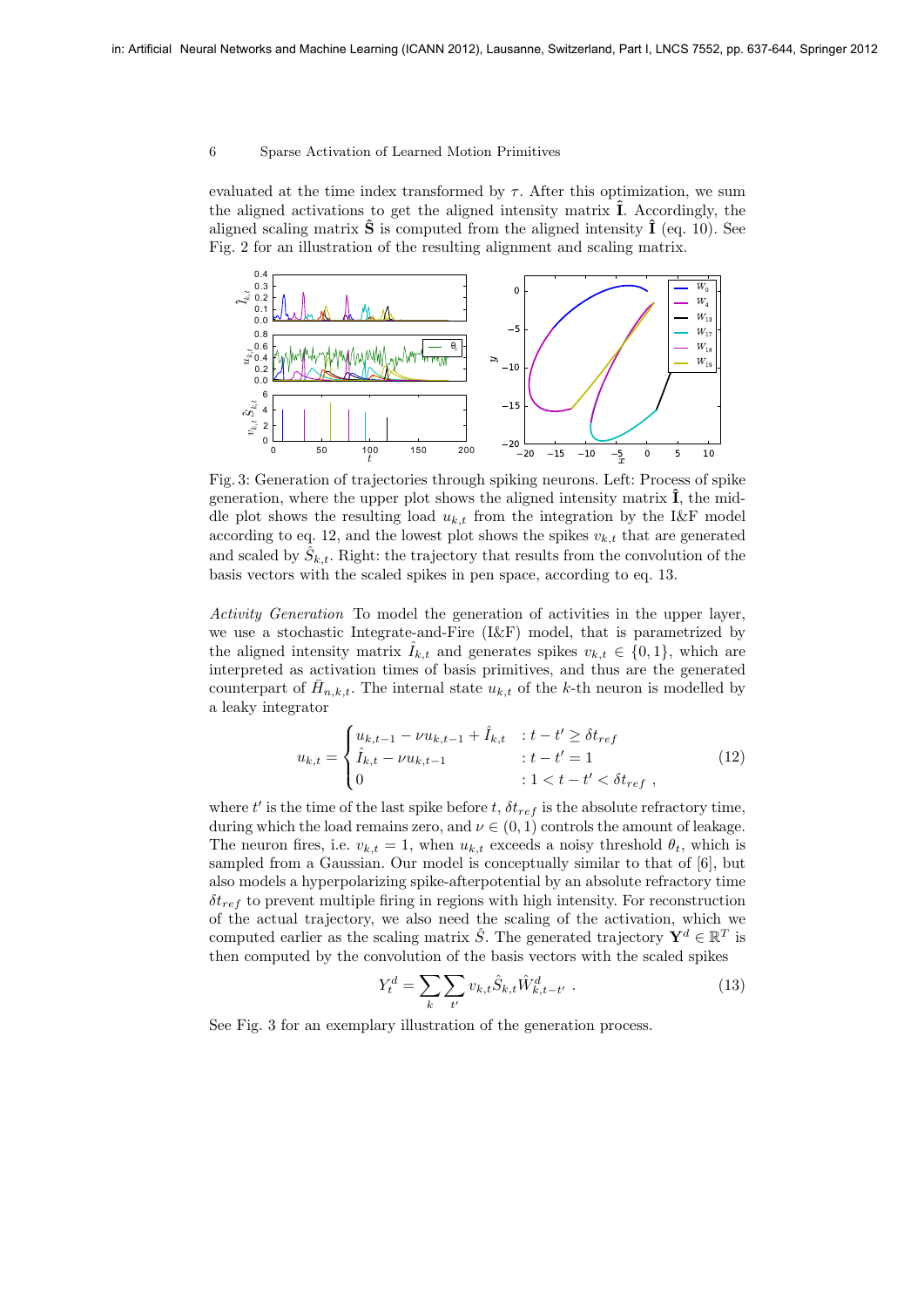## 3 Results

We demonstrate our model on the Character Trajectories Data Set [6] available from the UJI Machine Learning Repository. The motion primitive learning was done jointly over 20 character classes (all small one-stroked characters), with 119 samples in each class. The alignment and generation was done per class. Figure 4 (left) shows the reconstruction error dependent on the number of character classes  $|C|$  in the training data set and the number of basis components used. It shows that for numbers of basis vectors of greater than 15, the reconstruction error only decreases insignificantly. If we train on smaller data sets, less basis vectors are necessary to get the same error. Figure 4 (right) shows the 20 learned basis vectors. Figure 5 shows a number of generated characters for all classes.



Fig. 4: Left: relation between cost  $F$  (normalized on number of inputs  $N$ ), number of basis vectors K and number of classes  $|C|$ . Choosing more then  $K = 15$  basis vectors does not result in significant decrease of reconstruction error. Right: 20 learned basis primitives in pen space (i.e. temporally integrated). Basis vectors that appear very similar here, differ in the speed of execution.

The quality of the generated characters is sensible on the parameters of the Gaussian firing threshold  $\mu$  and  $\sigma$ . If  $\mu$  is chosen too high, some parts are not activated and thus missing in the trajectory, which results in defects in some characters. Further the scaling of the basis vectors sometimes results in overlong strokes like in the characters 'l' and 'm'.

## 4 Conclusion

We presented a model for the generation of handwritten characters based on a locally sparsified and translationally invariant NMF decomposition followed by an event-based activation through spiking neurons. The decomposition of the input patterns into smaller parts and their corresponding composition by learning their timing regime allows for an efficient handling of the temporal variations inherent in human movement data. We have shown that with the